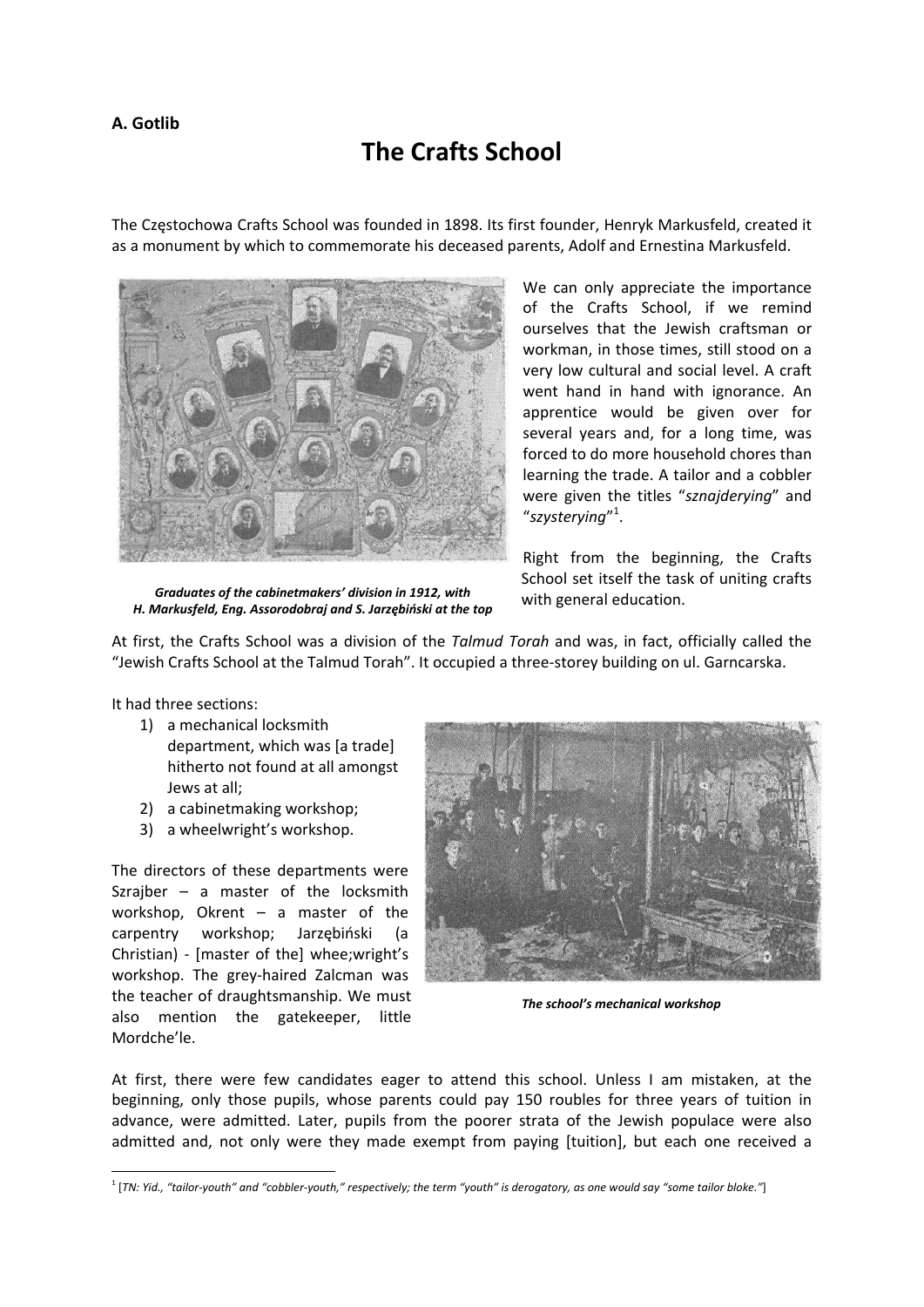stipend of ten roubles every three months from the ICA. This was later reduced to the sum of 7.50 roubles. The pupils worked during the day in the workshops and studied at night in the eveningcourses.

Among the students during the first three years were the brothers Abram and Mojsze Weksler, Szlojme Działoszyński, Szlojme Win, [and] Chaim Win – all of whom distinguished themselves with their professional skills.

The stream of pupils increased from year to year. Many study‐hall lads attended the Crafts School. In 1904‐1905, when the craftsman and workman organised himself and became a revolutionary and a social force – children of wealthier parents began to come to the Crafts School, as well as pupils from middle‐school (*gymnazjum* students).

Over the course of this period, the headmasters changed. Jawec replaced Headmaster Szrajber. But he was unpopular with the pupils and left the school. His position was then occupied by Gewircman. At his initiative, the Crafts School began issuing guild certificates. In 1912‐1913, the position of headmaster of the school was filled by Eng. Assorodobraj. Under his leadership, the Crafts School was elevated to the level of a modern technical school. Studies, with yearly exams, were implemented, and grants were given to the more capable students to enable them to study in higher technical schools.

The institution gained a reputation as a first-class school, and pupils began to stream [to it], not only from Częstochowa, but from the surrounding towns also. With the ICA's aid, new mechanical equipment was installed and the petrol motors were replaced by electric ones.

In 1913, the Crafts School's expenditure reached 11,000 roubles. The income was 1,500 roubles from the Jewish *gmina*; 500 from the Markusfeld brothers; ICA – 4,900 and 4,000 from tuition fees paid by the students and work that had been commissioned.

Besides the abovementioned persons, Oks (Russian, arithmetic and natural sciences), Awner (Polish and German), Perec Willenberg (drawing by hand) [and] Wajsberg (Hebrew and Jewish history) were employed at the school.



*A group of pupils with Dr Józef Markusfeld and personnel of the "farm"*

In 1913, the School Committee comprised of Henryk and Józef Markusfeld, Eng. Ratner, Stanisław Herc, Henig, Frenkel, Dr Batawja, and Headmaster Assorodobraj.

With the outbreak of the First World War, when Częstochowa was occupied by the Germans, the subsidy from the ICA ‐ the school budget's main support - was terminated. The workers [pupils?] could not pay the tuition fees and continue their studies. Once again, Henryk Markusfeld then came to the school's aid, giving the school many machines, which had been damaged in the fire at *Malarnia* a very short time before the War, to overhaul and

restore. With this, the Crafts School was able to pay the instructors it maintained, until the leadership could put a budget together and renew activity.